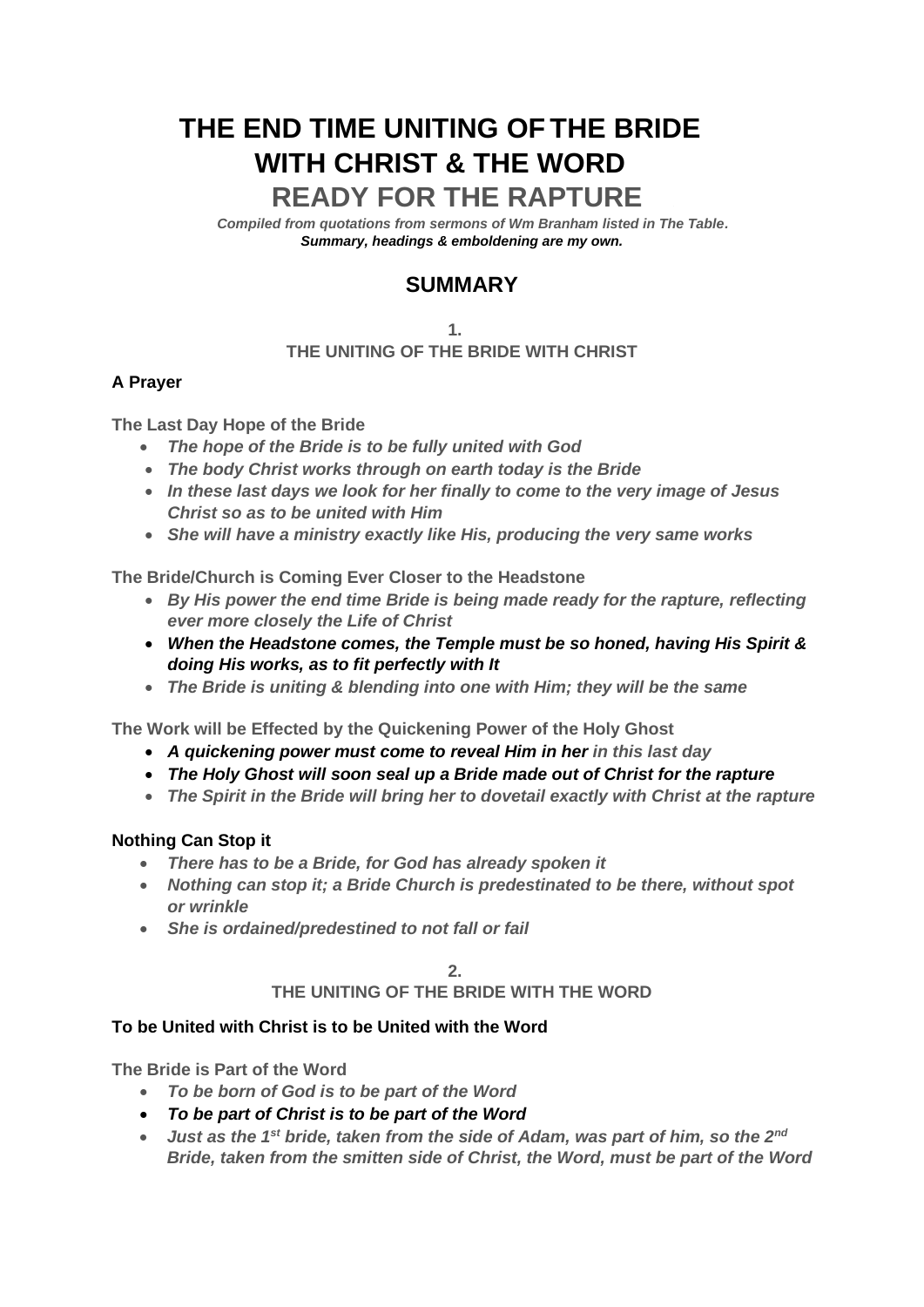**The Bride is a Manifestation of the Word**

- *Also, as well as being part of the Word, like her Husband she also is the Word made manifest*
- *In particular, the Bride of this day is part of, & the manifestation of, the promised Word for this day*

**The Bride Must be Wholly Separated unto, & Fully United with, the Word**

- *The Bride He chooses will be characterised by the Word*
- *She must be wholly separated from the world & separated unto the Word*
- *To go in the rapture, we must be unified with & part of the Word*
- *The Bride has to be moulded into the exact image of the Word*
- *She has to fit & blend with the Word*

**The Bride of This Day is Being Brought into Full Conformity with the Word**

- *She is now receiving His unadulterated Seed-Word into the womb of her mind*
- *That Word is the faith once delivered to the saints, but lost in the Church Ages*
- *The Bride is currently being hewn down till she is only Word*
- *By believing the Word the Church reflects the Word & becomes one with the Word, making her the Bride*
- *As the Bride Church matures, she is increasingly identified with the Lord by the Word*
- *As Word comes upon Word, she grows to the full stature of Christ*

**Uniting with the Word Prepares the Bride for the Rapture & the Wedding**

- *Alongside uniting in the political & ecclesiastical spheres, the Bride also is uniting, with the Word, ready for the rapture*
- *To be joined to her Head, the Bride has to be united with the Word*

**The Glorious Climax**

*I) The Bride is Clothed in the Word*

- *Bro Branham's hope that the crowning of his ministry would be to clothe the Bride in the Word*
- *She is to make herself ready, clothing herself with the provided garments*
- *The last day Bride will be clothed as at the beginning*

## *ii) The Bride Manifests the Word*

- *She will bring forth & manifest all the Word*
- *It will be in her & manifested in & by her only in full harmony with His Will*

## *iii) The Bride Becomes the Word*

- *Christ is coming for a Bride who is only Word & all Word*
- *The uniting of the Bride & the Word is in preparation for the wedding, when Bride & Groom unite & she becomes the Word*
- *The final stage of the restoration of the Church is for her to become perfectly one with the Word*

**John L Birkin January 2022**

**www.endtimerestoration.com**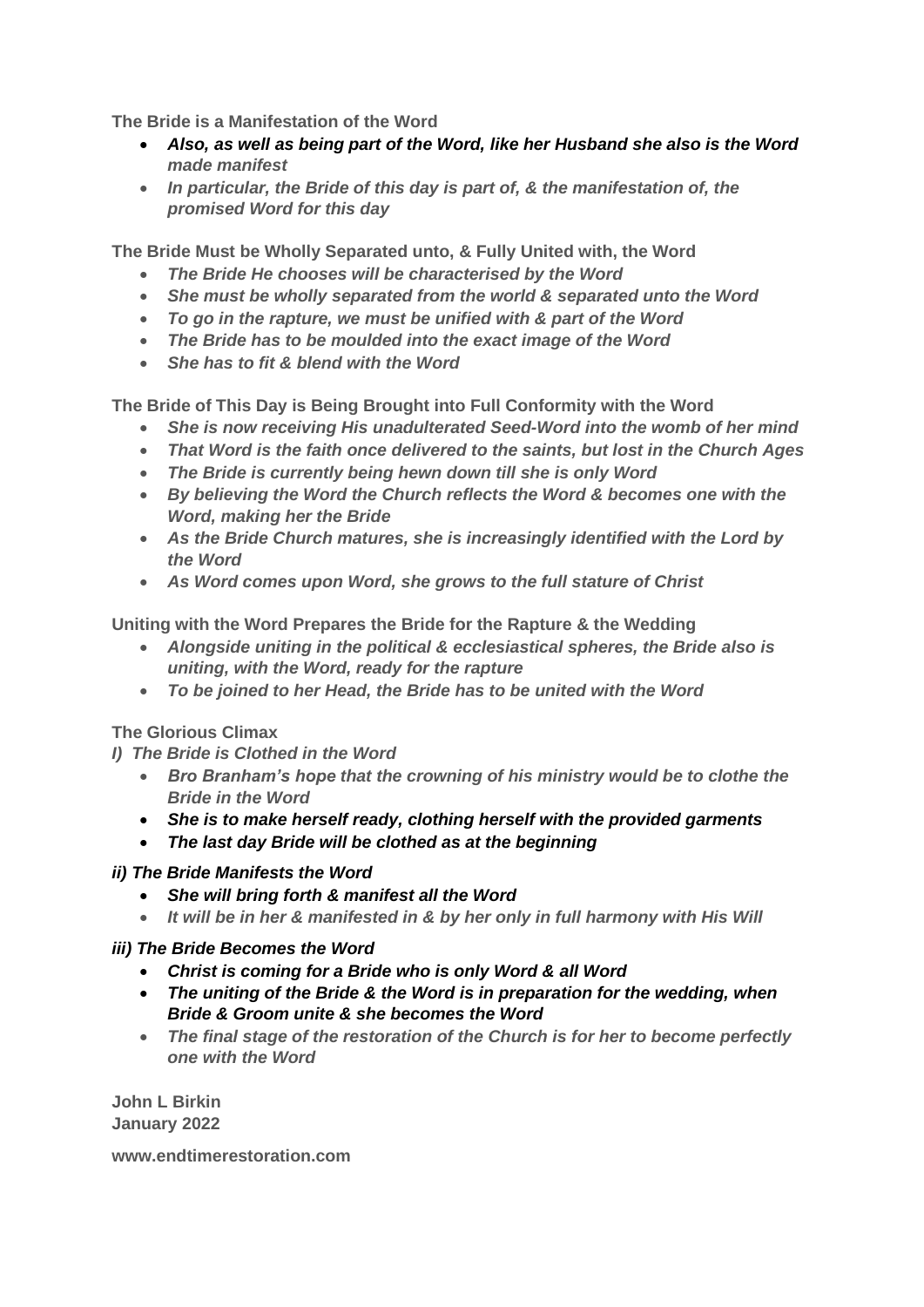**1. THE UNITING OF THE BRIDE WITH CHRIST**

## **A prayer**

May God help us, every one, to unite with Christ tonight, we'll surrender our everything that we are, everything that we have, our whole soul, body, and mind, to Jesus Christ, and *look for the time of that uniting…*

## *63-0818 - The Uniting Time And Sign, par 121*

## **The Last Day Hope of the Bride**

*The hope of the Bride is to be fully united with God*

• We see nations uniting, we see the world uniting, we see communism uniting, we see the churches uniting; and *we see God uniting Hisself with His Bride, until He and the Church is the same thing.* Hallelujah! Like the pyramid there. Right! *Uniting themselves together;* God uniting!

 *63-0818 - The Uniting Time And Sign, par 97*

#### *The body Christ works through on earth today is the Bride*

• Now, being that *He don't have a corporal body on earth but just His Bride, He works through that*… It was God in Elijah, God in David, God in Christ, always. *See? He's got His Body on earth. 62-1125E - The Countdown, par 60*

*In these last days we look for her finally to come to the very image of Jesus Christ so as to be united with Him*

• we're walking from one church age, from Luther, into Wesley, into Pentecost, and on and on as we go. As we move on up, God continually magnifies the same Word, just keep it going like that, *until finally the Church will come into the image of Jesus Christ, which will be His Bride* that He'll take Home, right, *the thing that we're looking for today.*

#### *64-0208 - The Token, par 47*

• *In these last days the true Bride Church* (Christ's seed) *will come to the Headstone,* and she will be the super church, a super race, as she nears Him. *They in the bride will be so much like Him that they will even be in His very image*. *This is in order to be united with Him.* They will be one.

 *An Exposition Of The Seven Church Ages - 5 - The Pergamean Church Age*

*She will have a ministry exactly like His, producing the very same works* 

- *to get a Bride, that with a ministry that's so exactly,* the…like a man and his wife becomes one. And *when Jehovah gets His people like Him, then He lives in His people. They are one.* It fulfils the Scripture, exactly what He said in Saint John 14:12, "He that believeth on Me, the works that I do shall he also."  *64-0209 – Countdown, par 60-61*
- *When the bride will get back to being a Word bride, she will produce the very works that Jesus produced.*

 *An Exposition Of The Seven Church Ages - 5 - The Pergamean Church Age*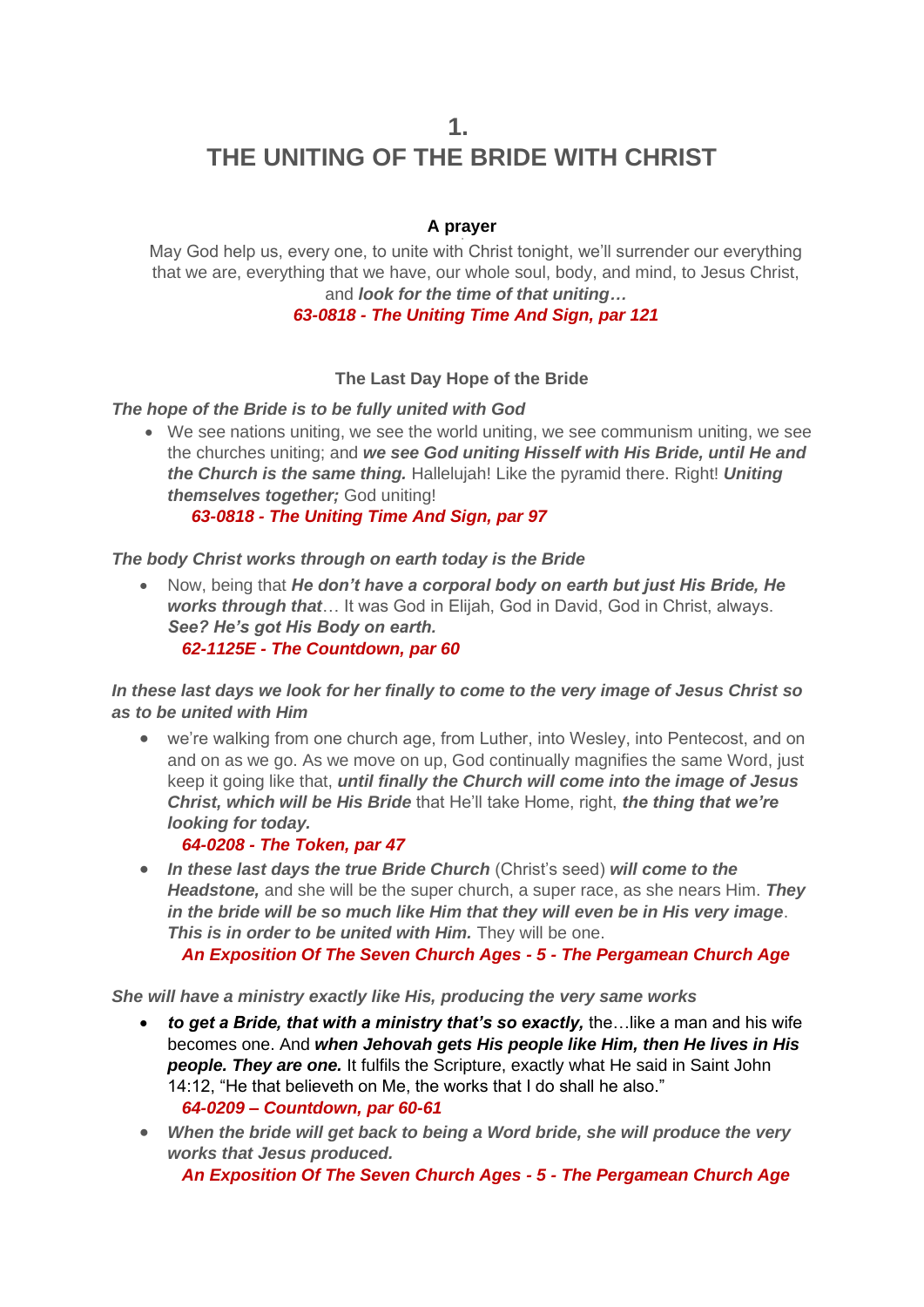#### **The Bride/Church is Coming Ever Closer to the Headstone**

#### *By His power the end time Bride is being made ready for the rapture, reflecting ever more closely the Life of Christ*

• "Now, Jesus said, 'The works that I do shall you do also.' This was His Messiahic sign." And Jesus is so close to coming to the earth now, until *His power has begin to catch the people, and winding them up, getting them ready for the Bride, getting ready to be caught up in the Rapture*, *a Church that'll just fit just*  **exactly**, to be taken up. Through Its power, will draw all the rest of them that's born again, out of the earth. Jesus is coming. *As my hand against the wall would make a shadow, more, that shadow gets deeper and deeper and deeper, closer my hand gets, and after while the shadow and my hand becomes one.* And the Church started in Martin Luther's time, under justification; under Wesley, through sanctification; and now in the baptism of the Holy Ghost, with the Pentecostals, the restoration of the gifts. And out of that Pentecostal people He's pulling that remnant up here, *to show Jesus Christ, reflect His Life just the same* yesterday, today, and forever, exactly, when the evening Lights shine. That's exactly.  *62-0122 - Confirmation Of The Commission, par 227-230*

## *When the Headstone comes, the Temple must be so honed, having His Spirit & doing His works, as to fit perfectly with It*

- Today, when *we're living in the last day, when we see that the capping of the pyramid,* the stone that was rejected out of the pyramid… But now, as she begins to heap to the top, each one of those stones coming from Luther, Methodist, Pentecost, then *the Church will have to get in such a place till when the real Headstone comes, It'll fit right joint by joint with it..*. *The Church will have to have the Spirit of God in it so much, till that Spirit will be doing the same works that Jesus Christ did here on earth, the Holy Ghost having complete control before that woman, the Church, can ever unite with her husband, the Bride.* Grandchildren will never see that. They just say, I'm Pentecostal. That's all," and go on.  *60-0717 - Be Not Afraid, par 61*
- I've been to the pyramids in Egypt. And them stones are laid in there so perfect you can't take a razor blade, hardly, and go between them. Now, they fit perfectly. How they built it, they don't know, and the sphinx and so forth. They can't tell. But look; right where that headstone's supposed to fit, it's honed. If they ever could find the headstone, it would fit just so perfectly snug it would bind the whole thing together. *That's the Bride of Jesus Christ. When the Headstone comes, there will be a Church here on earth to receive it. It'll have a ministry just exactly like His.* It'll just go right in there, bringing up the feet, Luther, and all the rest of them for the resurrection.  *62-0407 - The Signs Of His Coming, par 119*
- Just like pyramid Message, you see, *it's heaping right up, this, come into the minority, with the Headstone. The ministry of Jesus Christ, on earth, has to be the same as the ministry He had, or He can't come to it. 63-1229M - There Is A Man Here That Can Turn On The Light, par 185*

#### *The Bride is uniting & blending into one with Him; they will be the same*

• Look at Israel over there, united together. Israel, from all over the world... Rome is united, the church is united. *And the Bride is uniting,* amen; and *the coming of that Great Union.* What is it? It's all moving up to that Sign, that main capital Sign,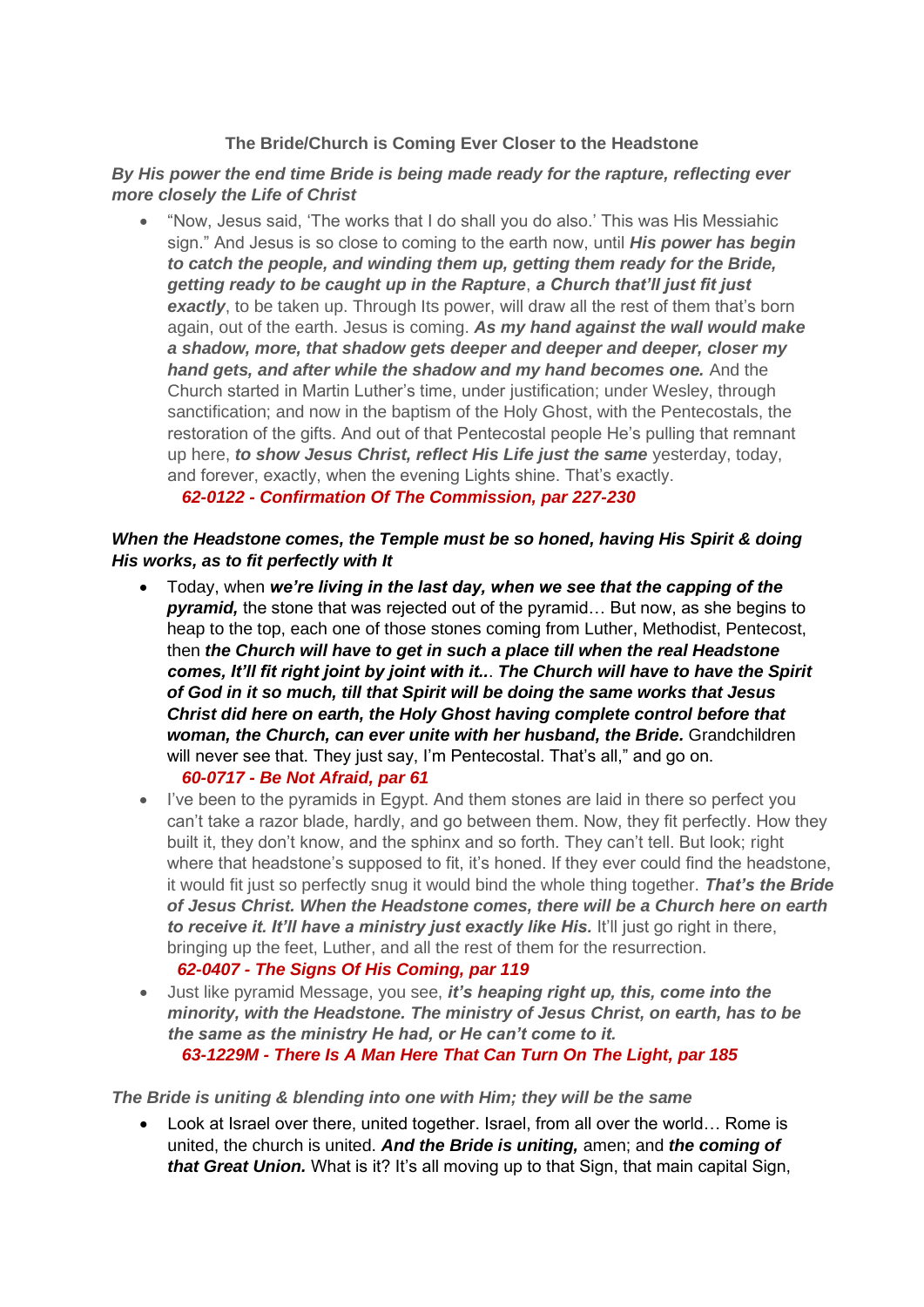#### *Jesus and His Bride uniting as one. 63-0818 - The Uniting Time And Sign, par 132*

• It's a—it's a joining time, a unionizing time. The unions are unionizing labor, fussing about it. The nations have the—the United Nations, they're uniting. The churches are uniting together. *What's it all showing? It's showing that Christ and the Bride is*  fixing to unite. That's what it's speaking of. All these shadows of things are showing the positive coming.

## *64-0307 - A Testimony On The Sea, par 125*

• we believe that the hour is getting late... then will soon be that "time shall be no more." Time and Eternity will blend together *when God and His people blends together.* And we pray, God, that, at that time, that we will be numbered among *those that'll be blended into Christ, that's called His Bride.*

## *63-0825M - How Can I Overcome? par 4*

• The Church will come through justification, through Luther; through sanctification, through Wesley; through the baptism of the Holy Ghost, and the Pentecostals; and go right on *into the perfection of the Son of man, that when Husband and Wife will be the same-self persons. God will be so manifested into His Bride, His Church, till they will both be the same. They are one.* Now you see where we're at.  *65-0425 - God's Provided Place Of Worship, par 196*

**The Work will be Effected by the Quickening Power of the Holy Ghost**

## *A quickening power must come to reveal Him in her in this last day*

• And *the Son has got to be—be revealed again, in the Bride in the last day*; *the quickening Power has got to come,* quicken them out of these dead denominations and creeds, to a living Word of the living God. Oh!  *65-0418M - It Is The Rising Of The Sun, par 223*

## *The Holy Ghost will soon seal up a Bride made out of Christ for the rapture*

• *soon the Holy Ghost, being poured out from Christ, will come and will seal up the Church.* Then the Church will be raptured. *It'll be a complete unit of God,* a Bride for Christ, who will be the Head of all things…

... And when you have faith, virtue, knowledge, temperance, patience, godliness, and brotherly love, then *the Holy Ghost comes down and seals you as a unit*, the same as He seals the church ages as a unit. *The way He makes His Bride is the way He makes His individual; made out of same material, like Eve was made out of Adam*, a rib from the side.

 *62-1104M - Blasphemous Names, par 130,136*

*The Spirit in the Bride will bring her to dovetail exactly with Christ at the rapture,*

• And when the Church comes together in the resurrection, *the same Spirit, was in Jesus Christ, that was tore out of Him, will have to be in the Church*. You can't copy anything like It; you can't make nothing different from It. It's got to be the same Holy Spirit that dwelt in Christ. And *when the rapture comes,* when that Body come, *His Bride that was tore from Him, or, the Holy Ghost will bring that Bride just exactly dovetail right into the Body of Jesus Christ.*

## *60-0716 - From That Time, par 134*

• *And before the Bride of Christ can ever be taken up, there has to be a ministry just dovetails that exactly.* Amen.  *64-0402 - Jehovah-Jireh #1, par 121*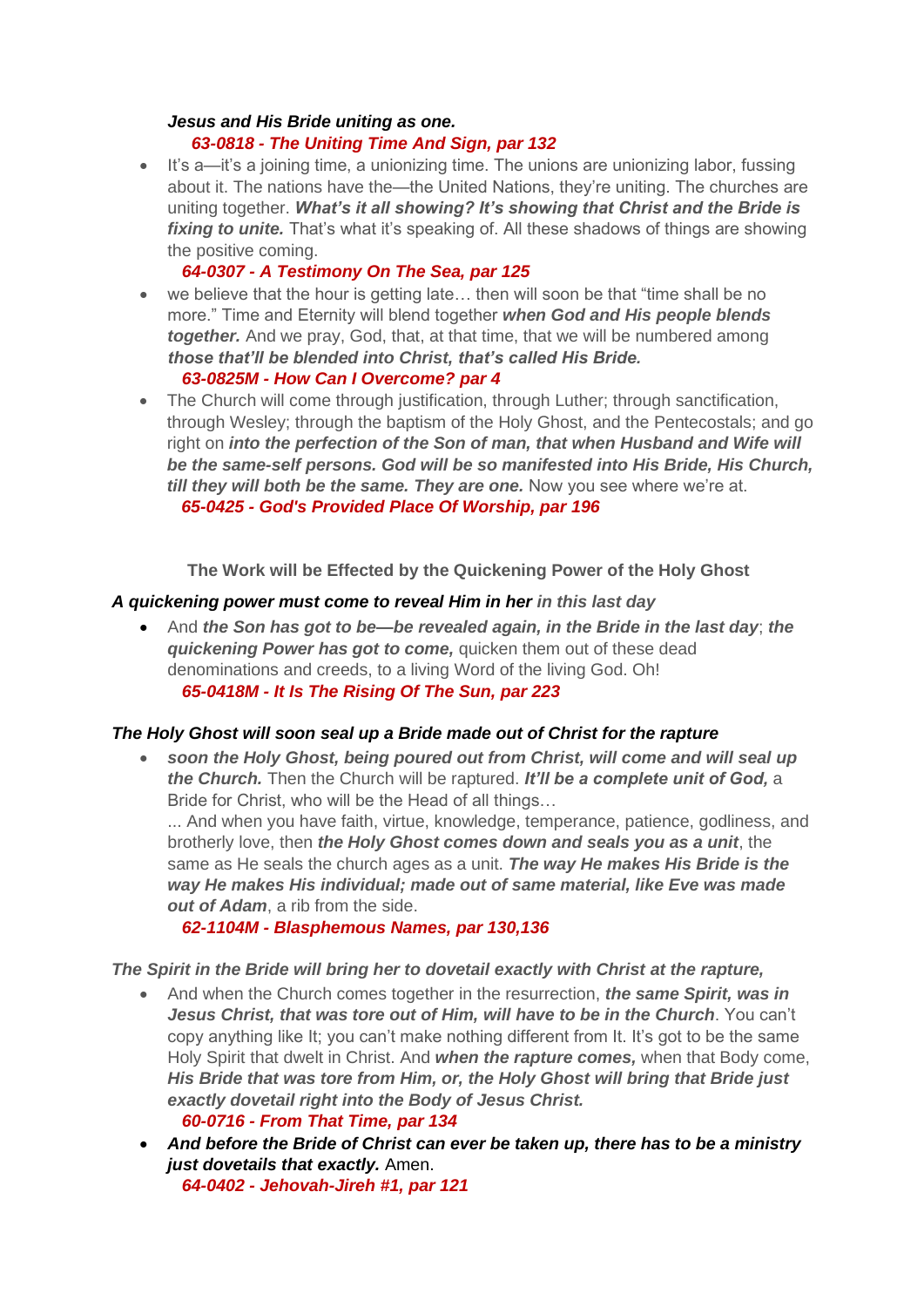## **Nothing Can Stop it**

#### *There has to be a Bride, for God has already spoken it*

• *He is going to have a Bride.* "He is able of these stones to rise children to Abraham." If we don't follow Him, He'll get somebody else that will follow Him. See? *He is going to have It, because He has already spoke it. Whatever He says, it has to be that way.* It cannot change. It must come forth that way, because He said it would.  *65-1031M - Power Of Transformation, par 72*

#### *Nothing can stop it; a Bride Church is predestinated to be there, without spot or wrinkle*

• Paul according to… Ephesians 1:5, He said, *"God predestinated us before the foundation of the world* to the adoption of sons in Jesus Christ." *How you going to stop it?* All devils in hell, you might as well quit fussing about it. *It's going to be there without a spot or a wrinkle. It's going to be a what? A Bride Church.* Hallelujah. *God said, "I will restore."* Restore what? One without an organization touch to it, one with the pure unadulterated Word. *It has to come...* And when this Light comes out it'll bring forth that Church, God's predestinated. Amen.

#### *62-0610M – Presuming, par 77*

• I believe there is a Bride that's predestinated. I believe *God said He would have "a*  **Church without spot or wrinkle.**" I believe in predestination, that the Bride is predestinated. *She's got to be There.*

 *62-1104M - Blasphemous Names, par 172*

#### *She is ordained/predestined to not fall or fail*

• The Church is the Blood of Christ, by the Spirit, because the—the Life is in the Blood. That's the baptism of the Holy Ghost that baptizes us into His Body, that recognizes only His Body, His flesh, His Word. Denomination won't, never touch that. It's a revelation. She knows it. So did Eve know it, but she fell; but *this one knows it, and won't fall. She is ordained!* Hallelujah! Whew! *She is ordained to not fall. She won't fail. She is predestinated to it...*

 *63-0728 - Christ Is The Mystery Of God Revealed, par 434-435*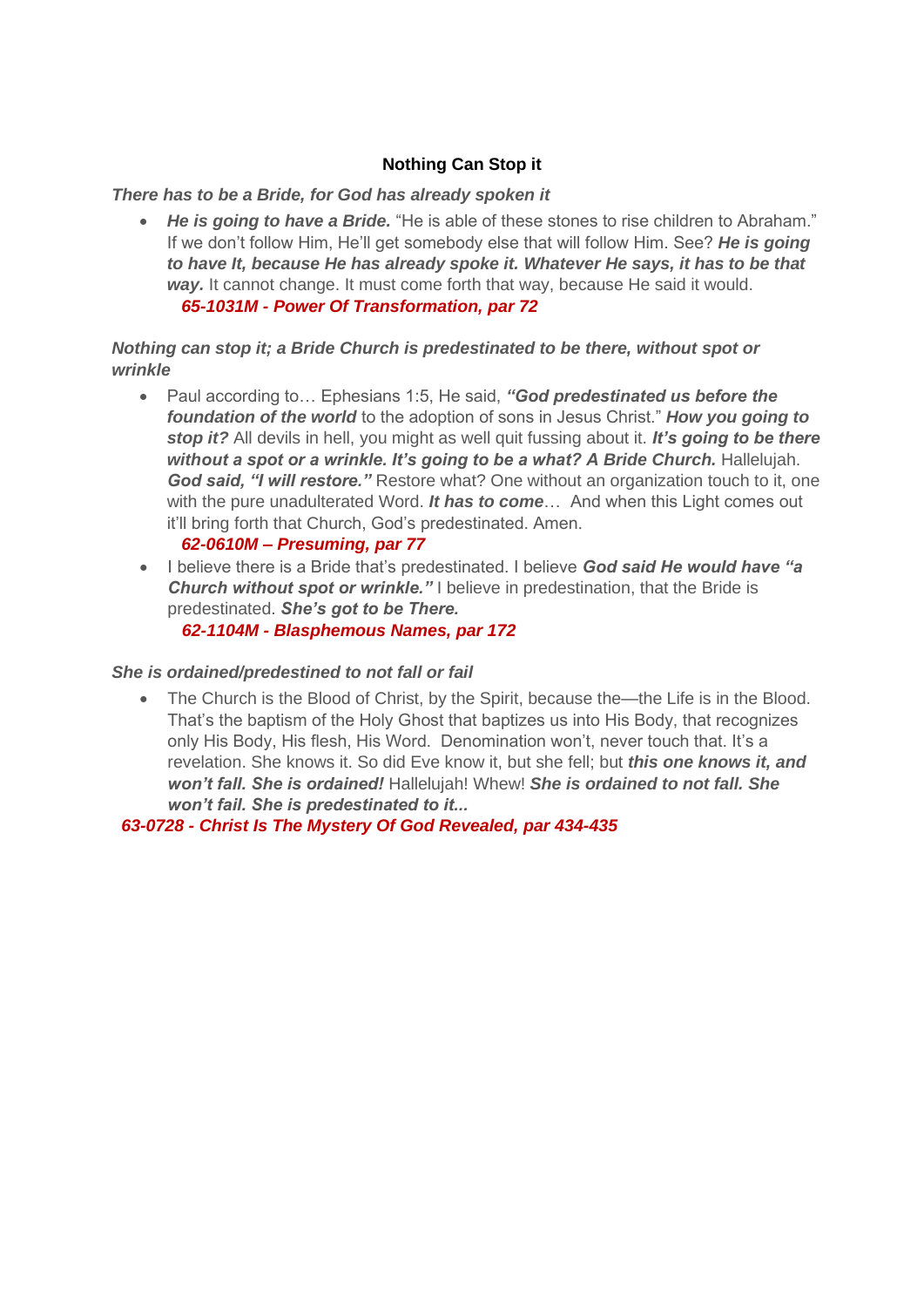## **2. THE UNITING OF THE BRIDE WITH THE WORD**

#### **To be United with Christ is to be United with the Word**

• And *She's uniting Herself with Her Bridegroom, see, and the Bridegroom is the Word*... And *the Church and the Bride and the Word is becoming so one, until the very Word Itself is working out the works of the Bridegroom*. Amen! You see it? ... It's the uniting time. God, uniting His Bride together, bringing It back: just exactly. Uniting the Words of His promise…

 *63-0818 - The Uniting Time And Sign, par 91-92*

#### **The Bride is Part of the Word**

*To be born of God is to be part of the Word*

• And *a man that's born of God,* a son of God, *has to have the nature of God (2 P 1.3- 4). He has to be like God.* He honors God. *He is part of the Word of God (1 P 1.23). 65-1125 - The Invisible Union Of The Bride Of Christ, par 243*

#### *To be part of Christ is to be part of the Word*

• *The true Bride… if She is a part of Christ (Heb 3.14), She has to be the Word of Christ…* and Christ is the Word…  *62-0531 - The Conflict Between God And Satan, par 224,*

*Just as the 1<sup>st</sup> bride, taken from the side of Adam, was part of him, so the 2<sup>nd</sup> Bride, taken from the smitten side of Christ, the Word, must be part of the Word*

• What happened in the prefigure now? He opened Adam's side and took part of his flesh, which was Adam, to make Eve. *The Bride has to be the Word, for He is the Word.* She cannot stand on creeds. She cannot stand on denomination. She cannot stand on good behavior. *She has to stand alone on the Word, because She is part of It. She was taken from Christ.* See?

#### *63-0728 - Christ Is The Mystery Of God Revealed, par 187*

- *Your Church and the Word has to be one, because husband and wife is one. 64-0416 - And When Their Eyes Were Opened, They Knew Him, par 249*
- Now, the smiting of Christ was for a cause, that He might take from Him, one, to be a family, the Bride; He might take Him a Bride. So when His Masterpiece was perfected, then He had to smite It, to take from Him; *not another piece, not another creation, but of the same creation.* My brother, don't think bad at this, but think a minute. If He took from Him, the original creation, to make the Bride for Him, He never made another creation. *He took a part of the original creation. Then, if He was the Word*, *what must the Bride be? It's got to be the original Word, living God in the Word. 64-0705 - The Masterpiece, par 101-102*

#### **The Bride is a Manifestation of the Word**

#### *Also, as well as being part of the Word, like her Husband she is the Word made manifest*

• *When you receive the Word, you receive Jesus,* for He is the Word. "The Word was made flesh and dwelled among us *(Jn 1.14)."* We believe that, don't we, every bit? We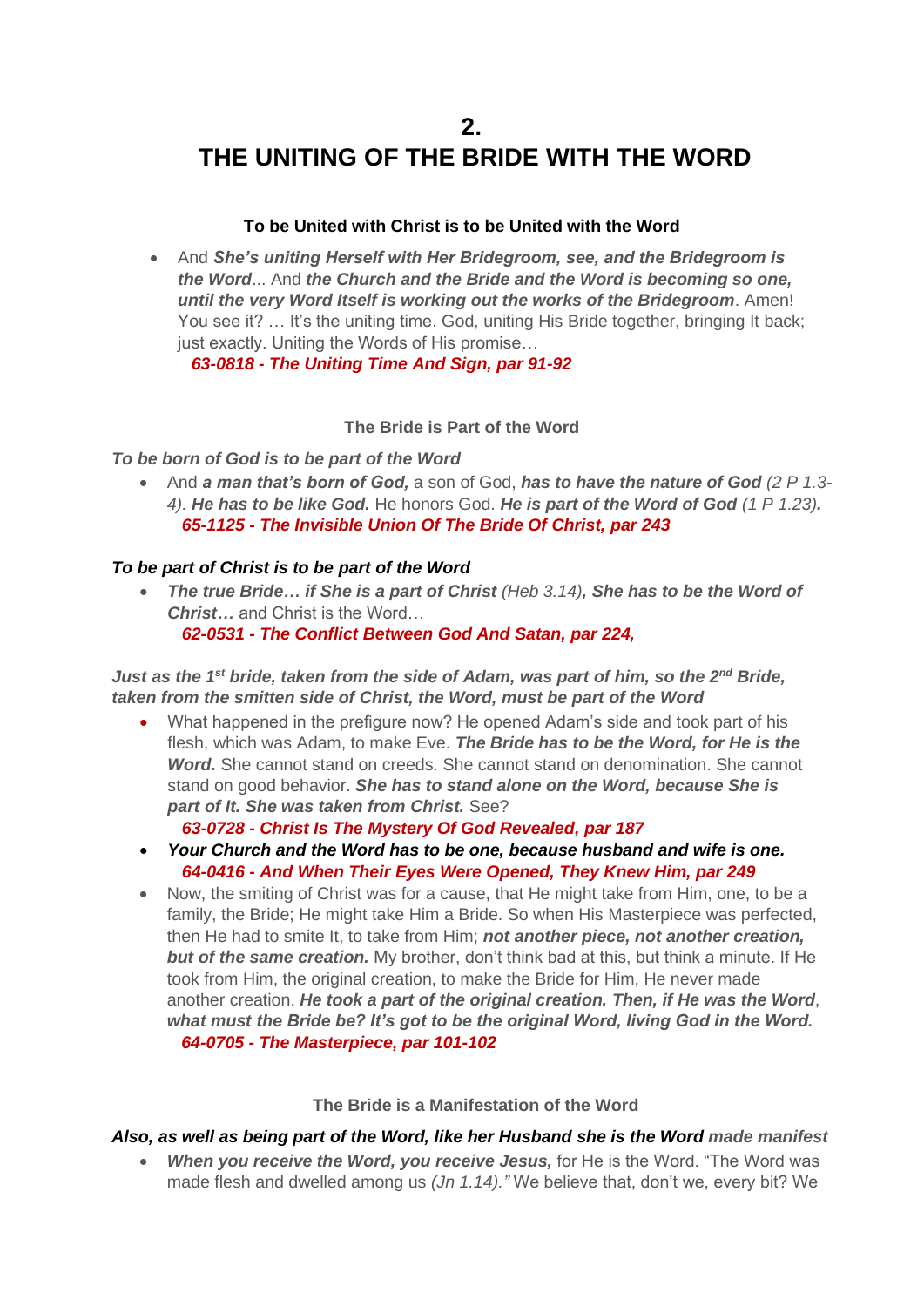believe that *Christ is God's Word made manifest; and* we believe that *His Bride must be the same thing.* We believe that She must… have that Word in Her, because She is part of the body.

## *62-0319 - The End-Time Sign Seed, par 10*

• *The Bride is part of her Husband. The Church is a part of the Word, the manifestation. 65 - 0425 - God's Provided Place Of Worship, par 185*

## *In particular, the Bride of this day is part of, & the manifestation of, the promised Word for this day*

• To be the Bride, you have to be part of Him. He is the Word. See? *And what a part of Him is it? The Word that's promised for this day* when He calls His Bride. *Be a*  **part of That.** You get it? Now, don't—don't lose that now. Notice.

#### *64-0802 - Future Home Of Heavenly Bridegroom & Earthly Bride, par 197*

• Now we notice that God begin to make Him a—a Bride for Christ... And the Bride must be identified with Him and in Him, because it is part of Him. Now, *the Bride is part of Him. She is part of Him. The Word for that day, the Bride becomes part of that Word, for it's Christ.* Now, you believe that? We have to be in Christ. In Christ, we have to be of Christ, in Christ, part of Christ. What is a woman, when she takes a man, or a man takes a woman? That woman has to be part of him. They're no longer two *(Eph 5.28-29,31).* They're one…

## *64-1205 - The Identified Masterpiece Of God, par 138-139*

- The Bride is a part of the Bridegroom. The woman is a part of her husband, 'cause she's taken out of the husband. Eve was a part of Adam from his side. And so is the Bride, not taken from a denomination, but *taken from the bosom of the Word of God for this day. 65-1204 - The Rapture, par 204*
- We must live by the Word, because the Bride is a part of the Bridegroom, like any wife is a part of her husband. Therefore, we must be that Word Bride. *And what is that Word Bride? The manifestation of this hour*, the Bride, not a creed or a denomination; but *a living oracle of God*, a living attribute of God, *displaying to the world the attributes of God, in the formation of the Bride that's to be expressed in this hour that we're now living.*

## *65-1205 - Things That Are To Be, par 33*

• One night as I was seeking the Lord, the Holy Spirit told me to pick up my pen and write. As I grasped the pen to write, His Spirit gave me a message for the Church… It has to do with the Word and the Bride.

"… *In these last days* the true Bride Church … *will be the very manifestation of the Word of the living God…*

*He did not complete all His work while in His earthly ministry (Mk 1.1; 16.20; Acts 1.1) so now He works in and through the Bride. She knows that, for it was not yet time for Him to do certain things that He must now do. But He will now fulfill through the Bride that work which He left for this specific time…"*

 *An Exposition Of The Seven Church Ages - 5 - The Pergamean Church Age*

**The Bride Must be Wholly Separated unto, & Fully United with, the Word**

*The Bride He chooses will be characterised by the Word*

• What kind of a wife will He choose then, a denominational prostitute? Never! *He'll choose a woman that's characterized by His Word*, and that will be the Bride."  *65-0711 – Ashamed, par 48*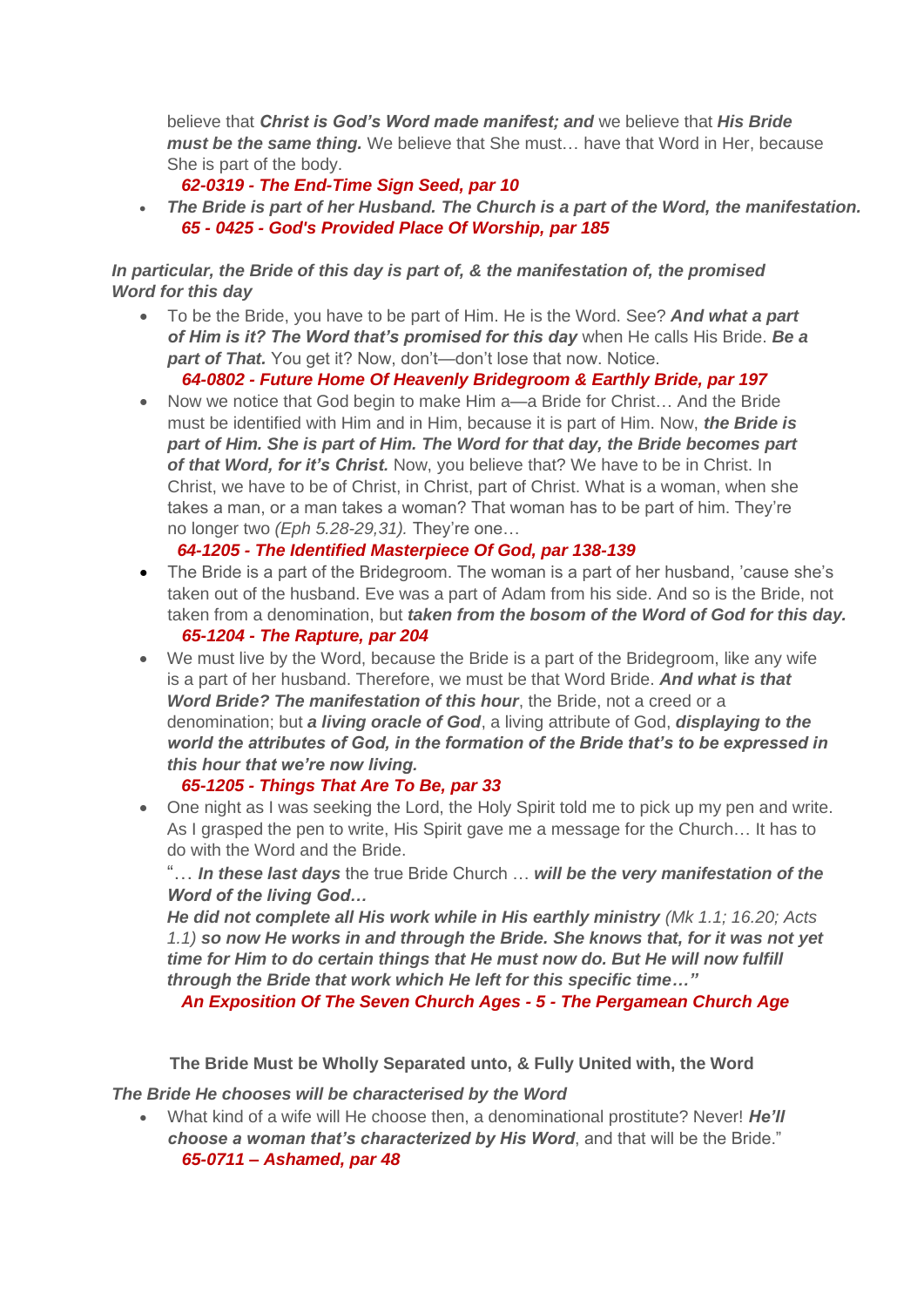#### *She must be wholly separated from the world & separated unto the Word*

• God is a jealous God. He is jealous, and he wants His wife pure. He wants her a virgin, chaste. *Nothing in the world into her, at all; altogether His Word, part of Him. We must be a part of the Word.* Not a part of the creed; a part of the Word! Not a part of the church; a part of the Bride! Church is condemned, we know that she goes to outer darkness, but the Bride goes up.

#### *64-0119 – Shalom, par 41*

• *It is a total separation.* We're not to go back into the world no more, or have anything to do with the world, but cleave only unto God. *Jesus is coming after a Bride, a Woman, a Church that's separated from the things of the world,* or the cares of the world. She is separated from the fashions of this modern age that we live in. *She is separated from the—the cares and the traditions of churches. She is separated only to God, and God is the Word. And as husband and wife is one, so does the Bride and the Word become One, for the Word is living through the Bride.* That's how. That's her credentials. That's her identification… *the only credential that a believer has is the Word of God living in him, declaring Jesus Christ lives in that person.* That's a separated Nazarite unto the Lord, separated for the Word's sake.  *64-0121 - God's Word Calls For A Total Separation From Unbelief, par 32,34*

#### *To go in the rapture, we must be unified with & part of the Word*

• the Church of the living God, that Bride… She'll go in the Rapture, by the Word, that's right, *the Word and the Word will come together. If we're a part of Christ,*  part of It, *we have to be His Word,* 'cause He is the Word. Right. Yes, sir.  *63-1127 - The World Is Again Falling Apart, par 146*

#### *The Bride has to be moulded into the exact image of the Word*

• *She has to be molded and made into the image of Christ, and Christ is the Word.* That's the only thing. See? It's in There, in the Word. It's ju-…See? There cannot be one thing added. It can't be a—a woman with a one hand like a man, and the other hand with a paw like a dog. *It's got to be exactly the Word of the Lord, like He is the Word. 65-1204 - The Rapture, par 204*

#### *She has to fit & blend with the Word*

• God is taking the Elect out of that Pentecostal church, that hybrid, pulling It out, and finishing up the Word. And *it's got to be so close until the Word Itself will blend with this Word.* There comes the Headstone, crying, "Grace, grace, amazing grace" *(Zech 4.7).* The Headstone! Here you are, like this, see, on there. See how it way wide down here? And it keeps getting closer, closer, closer, the ministry. After while, here come…Here is Luther; justification, justified. Here come Wesley; sanctified bunch. Here come Pentecostal; restoration of the gifts. Now God is taking from there, *honing out a bunch, to make a ministry just exactly like that Word there, because it's got to fit with the Word. There's the Bride;* take Her up.  *62-0318 - The Spoken Word Is The Original Seed, par 326-327*

**The Bride of This Day is Being Brought into Full Conformity with the Word**

*She is now receiving His unadulterated Seed-Word into the womb of her mind*

• Christ is now taking Himself a Bride, *to be pregnated with His Own Seed-Word in Her womb,* spirit-womb in—*in Her mind*, and won't mix with any the denominational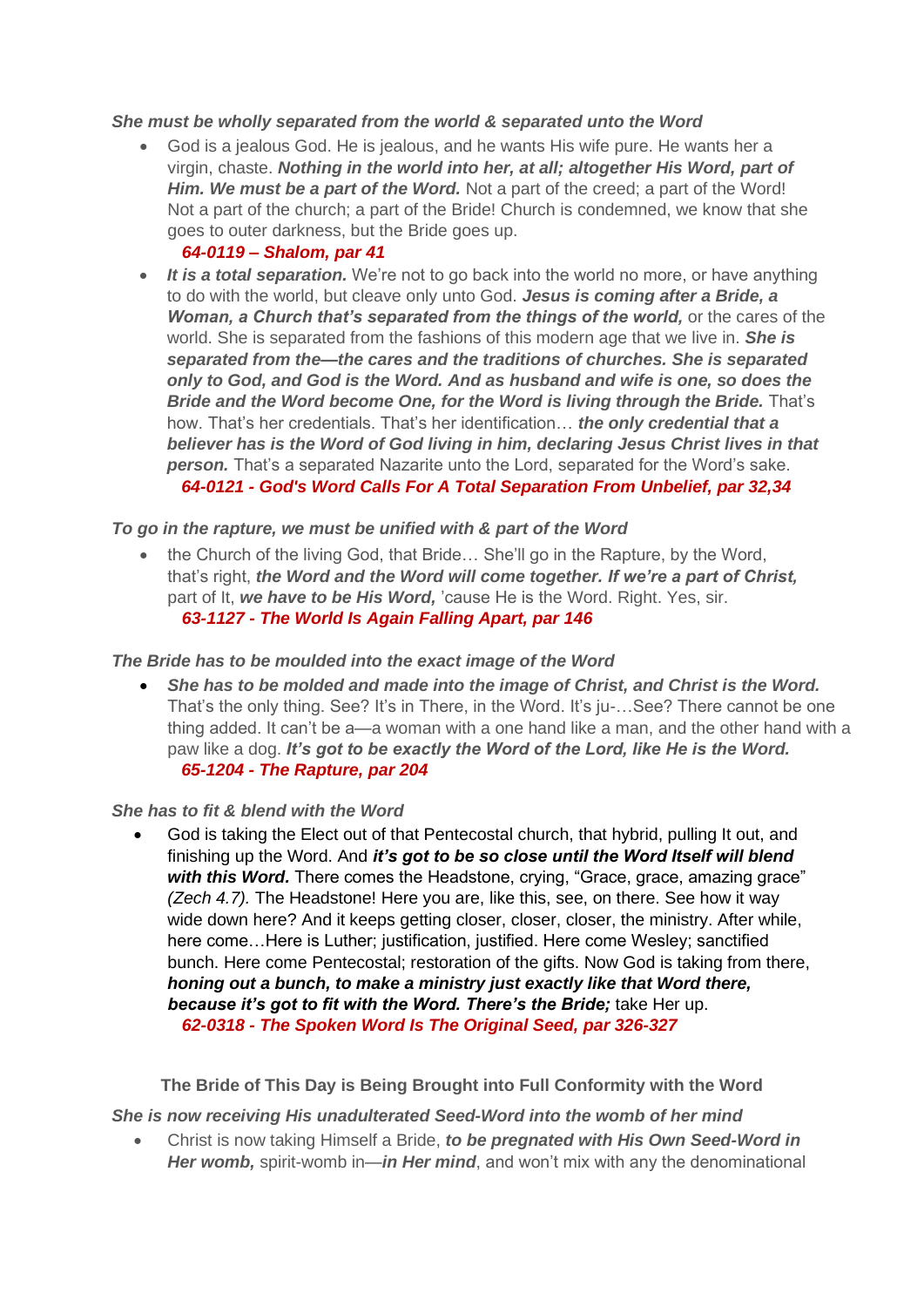trash with it. She is a virgin to Him.  *62-0318 - The Spoken Word Is The Original Seed, par 254*

#### *That Word is the faith once delivered to the saints, but lost in the Church Ages*

• *there is a uniting of the Word (uniting back again), bringing back "the Faith that was once delivered to to the saints" (Ju 3).* Bringing back! … *it's time for the uniting* of men and women of every race, every color, every creed, everything under Christ by the Baptism of the Holy Spirit *and back to the Word*…

**Uniting every Word that's been scattered all abroad** by these organizations: ever since at Nicaea, Rome, when they organized the first church, and they've organized Luther, they organized Wesley, they organized all the rest of the churches. And doing that, they had to adopt a creed, and then when God sent something else, they could not receive It. Therefore, it was not possible until now. And *God promised, in the last days, that "the Faith of the fathers would be restored back to the Bride again"…* Never before, since the early church age, was the Pillar of Fire ever among the people. Never before, since the early church age, did they ever see the things that we are seeing today. And this was only made possible when God sent the Seven Seals and give us a sign by It, and sent seven Angels down out of Heaven; and come *to bring back that scattered Word* in them denominations, and tie it back into the Word of God again, to bring down His Holy Spirit…

**Uniting the Bride back with the Word, which is God.** The Church and the Word, not Church and the creed, Church and the Word; *the Bride and the Word united together*. Oh, my! What a…*Restore back what? The Faith of the original pentecostal fathers,* see, that had been scattered by Luther's group. Not Luther himself; not Luther, not Wesley, not those great founders. But after their going away, there was a church raised up, and they…what they did with that then, they made a organization out of it. They accepted creeds and so forth, and away they went. And look at them today, now they've come into that World Council of Churches…

*What did He say in Malachi 4? Would restore! Restore back the original pentecostal Faith,* back to the people with the same pentecostal Message, the same pentecostal sign, the same pentecostal evidence, the same God, the same Power, the same teaching, everything exactly, with the vindication of the same Pillar of Fire that struck Saul down on the road, down to Damascus is among us today, doing the same things He did in that day. Uniting!

## *63-0818 - The Uniting Time And Sign, par 94-98,104*

#### *The Bride is currently being hewn down till she is only Word*

• He is cutting you out now, cutting you down to His Word only, cutting all the creeds and dogmas and everything, away from you, trying to get back to a Bride for the Son, another masterpiece, *part of the Word.* The Word! …

**To be His Bride, you must be part of Him.** Not part of the creed, not part of the church, not part of the denomination, but the part of Him. Hewed out of any other kind of a form, won't work. *You got to be hewed from the Word. The world cut off of you, and just leave the Word only live in you…*

I believe, Father, the Bride must be part of the Bridegroom. She must be as same as the Bridegroom, for she is part of Him. *She can never, never be His Bride until she becomes part of Him. And that's a part of the Word, today*, that says He's the same yesterday, today, and forever.

 *64-1205 - The Identified Masterpiece Of God, par 189,191,196*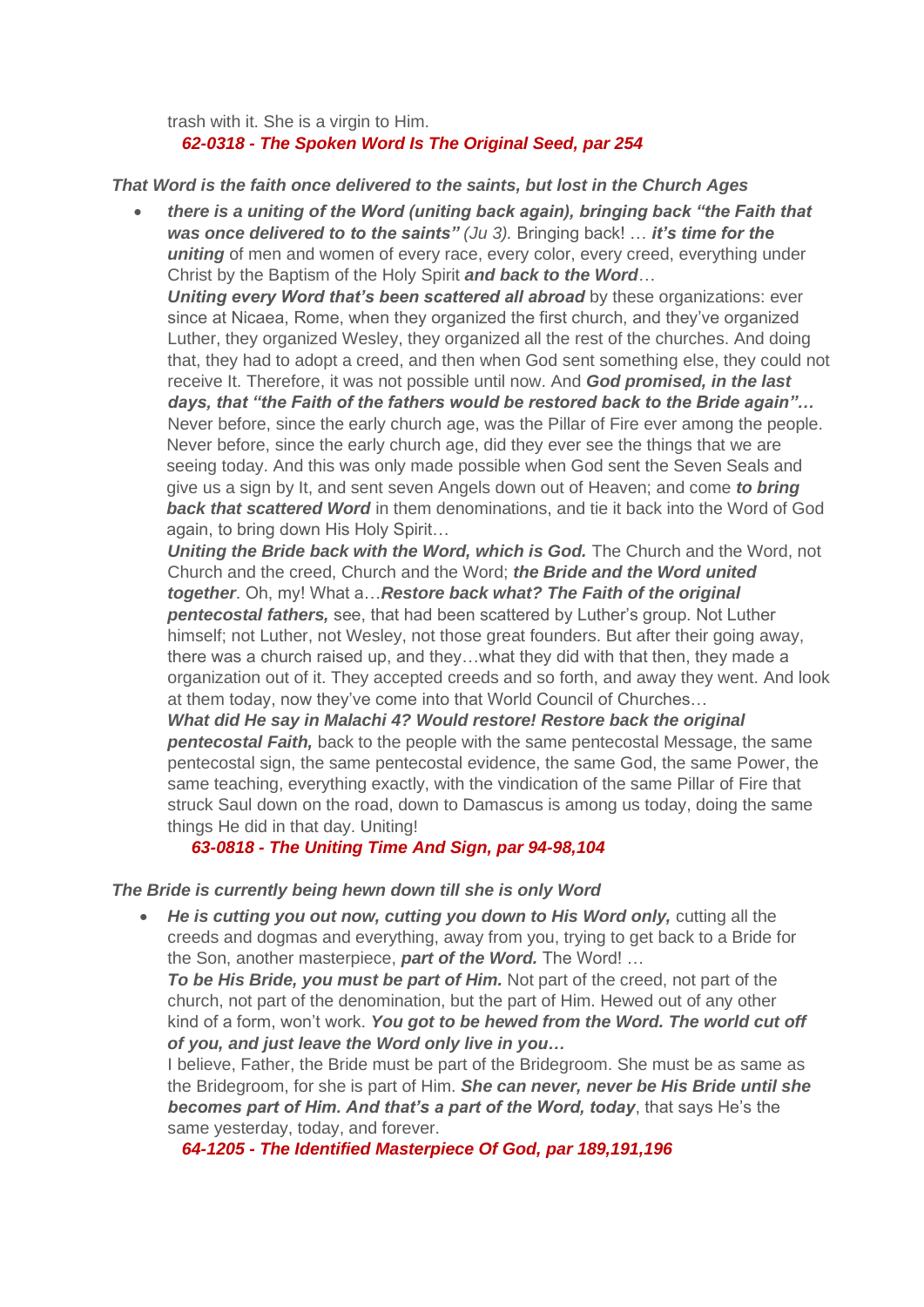*By believing the Word the Church reflects the Word & becomes one with the Word, making her the Bride*

- It's God manifested in flesh, now in the flesh of His Bride, for the Bride and the Husband is the same-self flesh. "These two are one." And *the Church is becoming the Bride, all the time, by believing the Word, so that the Word and the Church becomes the same. The Word in the Church, making it the Bride.* The last sign, God identifying Himself, the Word in the Church.  *64-0409 - The Identification Of Christ In All Ages, par 255*
- *You've got to stay with that Word, to be the Bride. If you're in the Bride, you're in the Word, and the Word is in you. And the Word that reflected God through Christ, reflects the same God through you.* Amen…  *64-1205 - The Identified Masterpiece Of God, par 147*

*As the Bride Church matures, she is increasingly identified with the Lord by the Word*

• the Bride Church will mature, and *her ripeness shall be an identification with her Lord by means of the Word An Exposition Of The Seven Church Ages - 9 - The Laodicean Church Age*

#### *As Word comes upon Word, she grows to the full stature of Christ*

• you're dead to these old husbands. You're born anew. Don't try to dig him up. He's dead. If you're a born-again Christian, that little germ that was predestinated to you, *it's Word coming on Word, on Word, on Word, on Word, and come into full stature of Christ,* that's right, so He can come get His Bride. Now we're just ready for one thing, that's the Coming of the Lord.

 *65-1125 - The Invisible Union Of The Bride Of Christ, par 307*

## **Uniting with the Word Prepares the Bride for the Rapture & the Wedding**

#### *Alongside uniting in the political & ecclesiastical spheres, the Bride also is uniting, with the Word, ready for the rapture*

• Also, while all this uniting of the nation, these signs, national signs… uniting; bringing the world together, bringing the people together, all the churches together, all these things. And while all this uniting's been going on, *there is another uniting going on… God is uniting His Bride. She is coming together,* from the East and the West, and the North and South. There is a uniting time, and that's on right now. *What is She uniting for? The Rapture.* Amen! *God's getting Her ready.* Yes sir, uniting! *What is She uniting with? With the Word!* "For all heavens and earth will pass away, but My Word shall never pass away." *She's uniting Herself with THUS SAITH THE LORD* regardless of what any denomination or anybody else says. She's uniting Herself. *She's getting ready.* Why? She is the Bride. That's right...

Communism has to rise, these other things has to rise, and the church has to unite itself out yonder, when those…and the nations out there for the World Council of Churches; and *the Bride has to unite Itself under the Word of God*.

*63-0818 - The Uniting Time And Sign, par 90-91,94*

#### *To be joined to her Head, the Bride has to be united with the Word*

• Jesus said, "As it was in the days of Sodom… so will it be at the coming of the Son of man, when the Son of man is being revealed." … What? *To join the Church to the Head, unite, the marriage of the Bride…* the Son of man will come down and come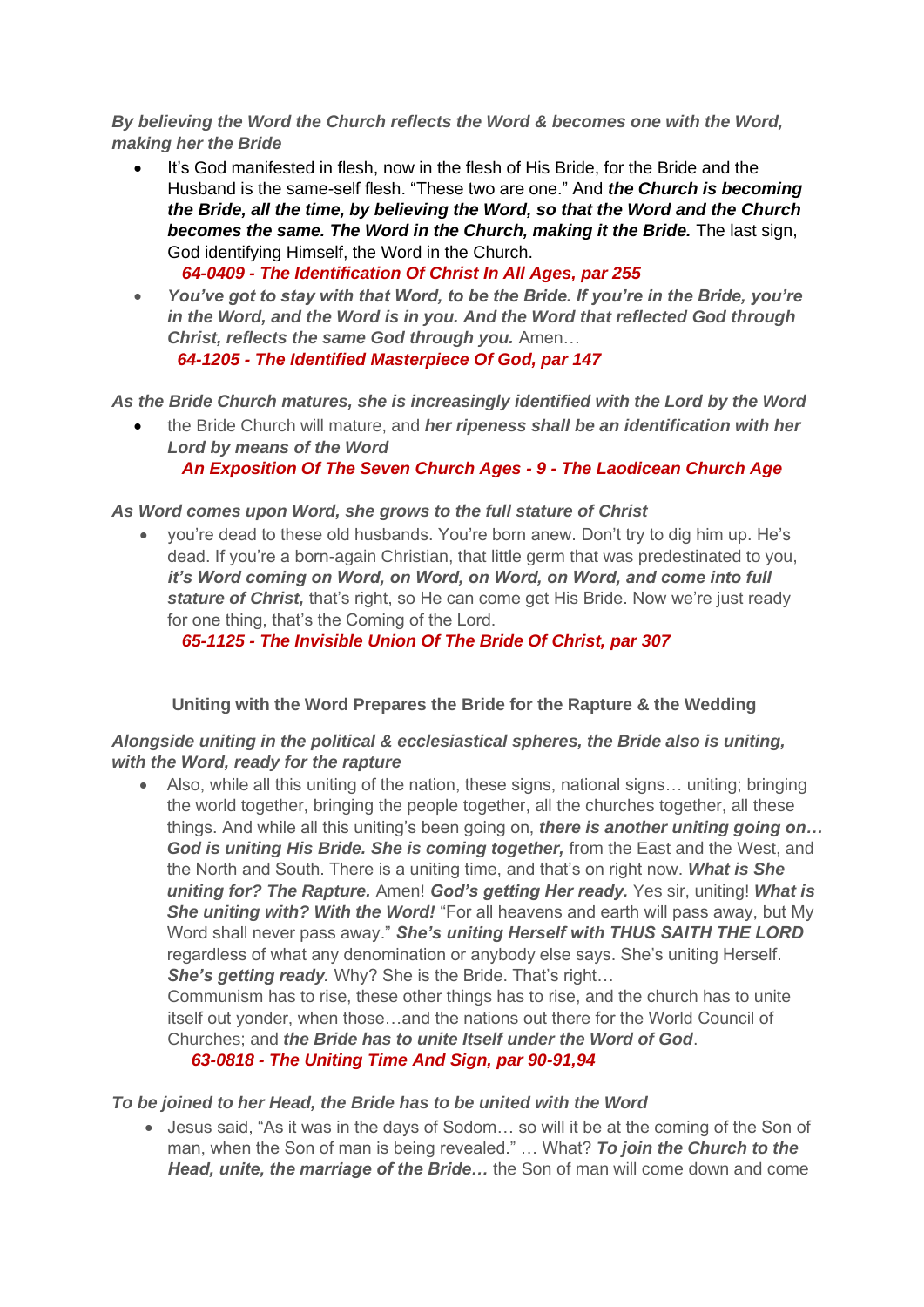in human flesh to unite the two together. *The Church has to be the Word, He is the Word, and the two unites together*, and, to do that, it'll take the manifestation of the revealing of the Son of man… See, it's Son of man, Jesus Christ, will come down in human flesh among us, *and will make His Word so real that it'll unite the Church and Him as one, the Bride*

 *64-0816 - Proving His Word, par 236*

## **The Glorious Climax**

## *(i) The Bride is Clothed in the Word*

#### *Bro Branham's hope that the crowning of his ministry would be to clothe the Bride in the Word*

I'm trusting in Him, someday, I don't know when, for a crowning of my ministry. I've stayed just as true as I could be. I don't know what it'll be. I don't know when it'll be. And I, just when He's ready, I am. I don't care. I hope He will crown my ministry of this, of *letting me take the clothes of the Word, and dress His Bride (cp Lev 8.13) in the clothe of the Word,* and for His righteousness. I hope He will crown me, let me stand on that day, say, "Behold the Lamb of God that takes away the sin of the world."

 *62-0908 - Present Stage Of My Ministry, par 121*

#### *She is to make herself ready, clothing herself with the provided garments*

... if the Church does not get Herself ready. That's your duty, to get ready. "The Bride has made Herself ready." The garments is paid for. They're ready, but *you must be ready to wear those garments.* "The Church hath made Herself ready." Now, brethren, listen. If the Church doesn't get ready, God is able of these stones to rise children unto Abraham *(Mt 3.9).*

 *57-0407M - God Keeps His Word, par 79-80*

#### *The last day Bride will be clothed as at the beginning*

• Then He said, "The Bride will come into preview again." And here the Bride came behind her, *the very same-looking Bride that passed at the beginning.* Then my heart jumped for joy, to know that *there will be a Bride.* And *She will be made of the same thing, and clothed in the same thing, that the One was at the beginning*…

#### *64-0726M - Recognizing Your Day And Its Message, par 46*

#### *(ii) The Bride Manifests the Word*

#### *She will bring forth & manifest all the Word*

• *to make Hisself manifested in a Bride Church, the Word made manifest*… *the real, genuine Bride Church will bring forth the entire Word of God, in Its fullness and in Its strength 65-0218 - The Seed Is Not Heir With The Shuck, par 65,99*

*It will be in her & manifested in & by her only in full harmony with His Will*